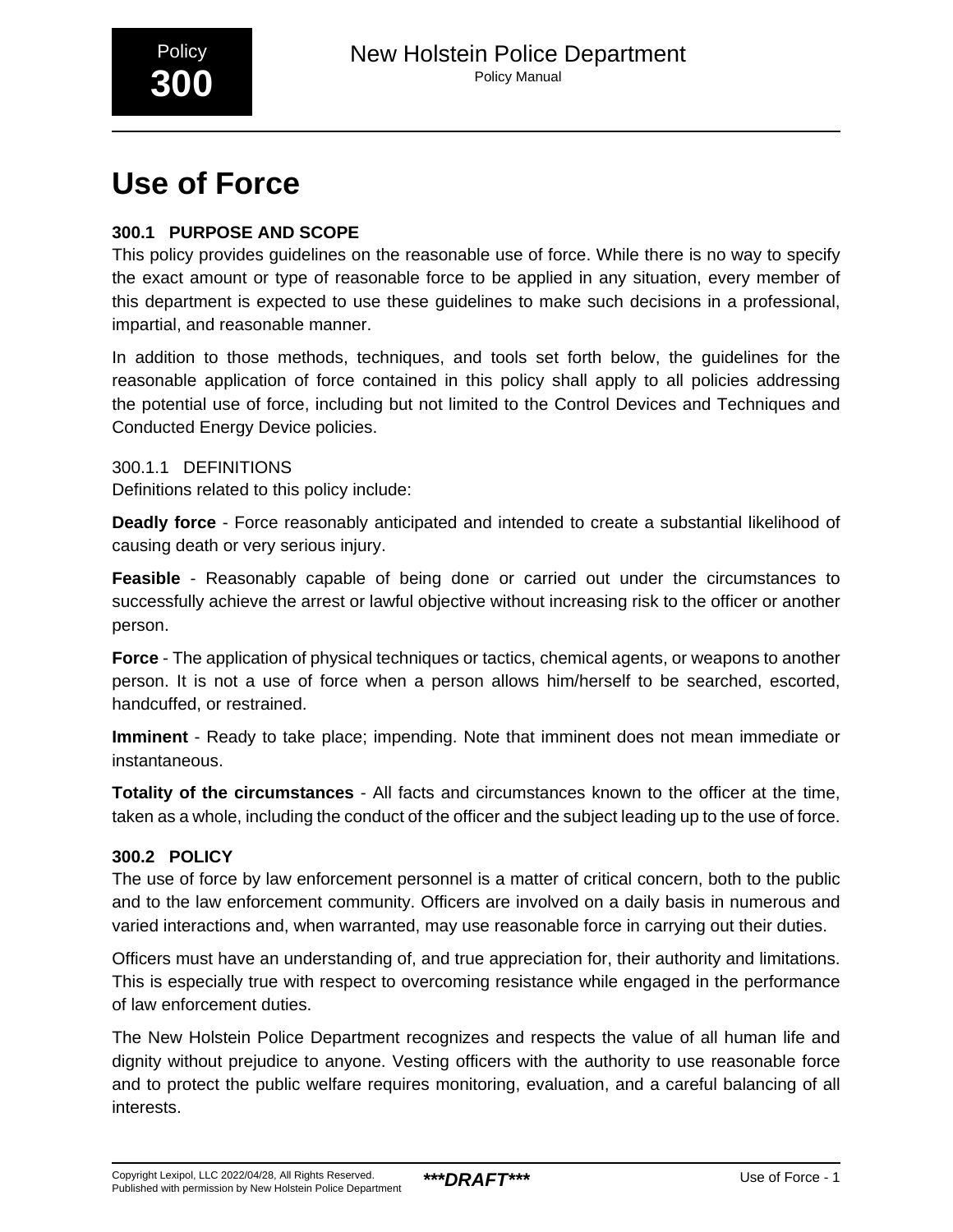# 300.2.1 DUTY TO INTERCEDE AND REPORT

Any officer present and observing another law enforcement officer or a member using force that is clearly beyond that which is objectively reasonable under the circumstances shall, when in a position to do so, intercede to prevent the use of unreasonable force (Wis. Stat. § 175.44).

Any officer who observes another law enforcement officer or a member use force that is potentially beyond that which is objectively reasonable under the circumstances shall report these observations to a supervisor as soon as feasible (Wis. Stat. § 175.44).

## 300.2.2 PERSPECTIVE

When observing or reporting force used by a law enforcement officer, each officer should take into account the totality of the circumstances and the possibility that other law enforcement officers may have additional information regarding the threat posed by the subject.

## **300.3 USE OF FORCE**

Officers shall use only that amount of force that reasonably appears necessary given the facts and circumstances perceived by the officer at the time of the event to accomplish a legitimate law enforcement purpose.

The reasonableness of force will be judged from the perspective of a reasonable officer on the scene at the time of the incident. Any evaluation of reasonableness must allow for the fact that officers are often forced to make split-second decisions about the amount of force that reasonably appears necessary in a particular situation, with limited information and in circumstances that are tense, uncertain and rapidly evolving.

Given that no policy can realistically predict every possible situation an officer might encounter, officers are entrusted to use well-reasoned discretion in determining the appropriate use of force in each incident.

It is also recognized that circumstances may arise in which officers reasonably believe that it would be impractical or ineffective to use any of the tools, weapons or methods provided by this department. Officers may find it more effective or reasonable to improvise their response to rapidly unfolding conditions that they are confronting. In such circumstances, the use of any improvised device or method must nonetheless be reasonable and utilized only to the degree that reasonably appears necessary to accomplish a legitimate law enforcement purpose.

While the ultimate objective of every law enforcement encounter is to avoid or minimize injury, nothing in this policy requires an officer to retreat or be exposed to possible physical injury before applying reasonable force.

# 300.3.1 USE OF FORCE TO EFFECT AN ARREST

A law enforcement officer may use reasonable force to arrest a person or execute a warrant. Additionally, a law enforcement officer making a lawful arrest may command the aid of any person, and such person shall have the same power as that of the law enforcement officer (Wis. Stat. § 968.07; Wis. Stat. 968.14).\_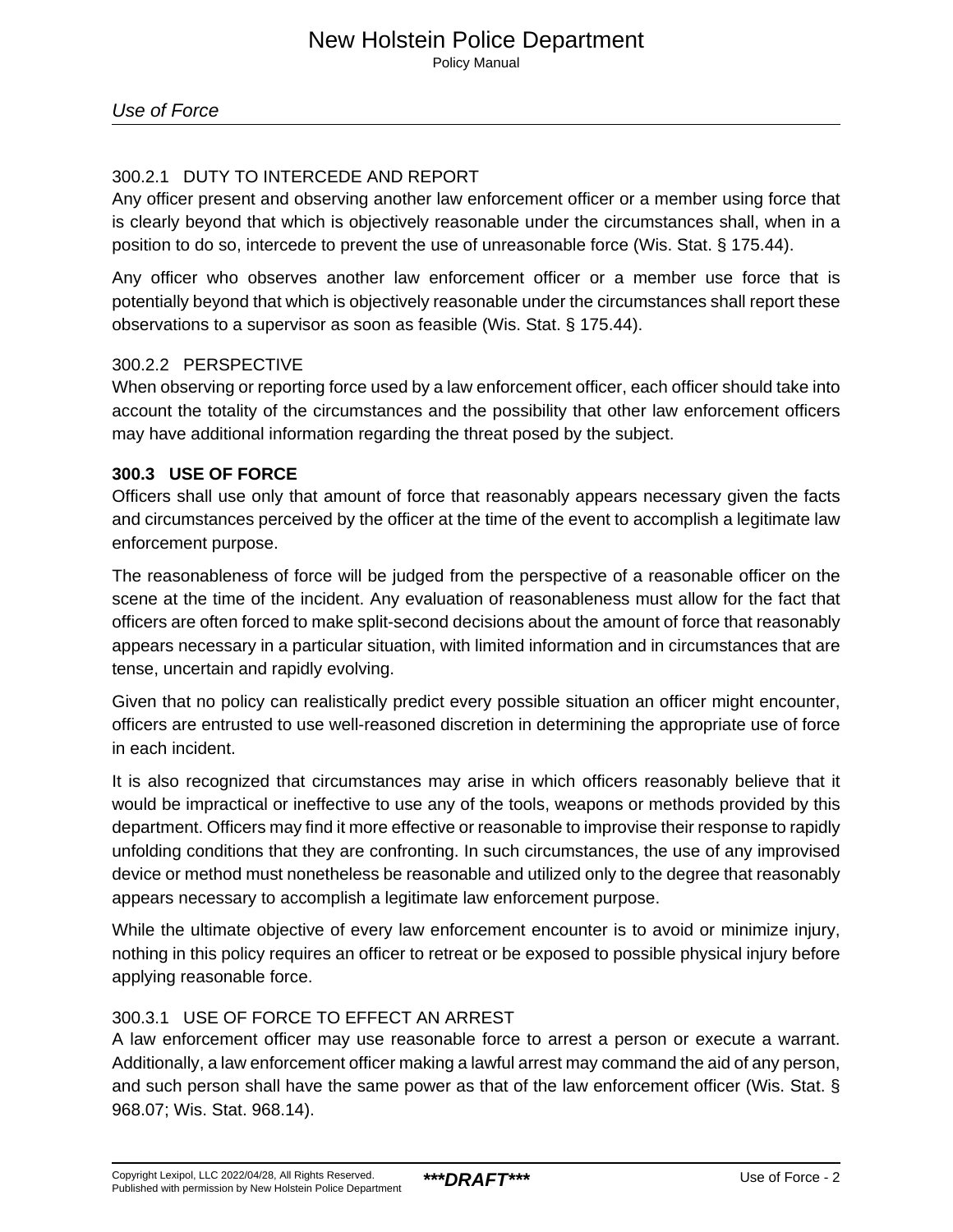## 300.3.2 FACTORS USED TO DETERMINE THE REASONABLENESS OF FORCE

When determining whether to apply force and evaluating whether an officer has used reasonable force, a number of factors should be taken into consideration, as time and circumstances permit. These factors include but are not limited to:

- (a) Immediacy and severity of the threat to officers or others.
- (b) The conduct of the individual being confronted, as reasonably perceived by the officer at the time.
- (c) Officer/subject factors (e.g., age, size, relative strength, skill level, injuries sustained, level of exhaustion or fatigue, the number of officers available vs. subjects).
- (d) The effects of suspected drug or alcohol use.
- (e) The individual's mental state or capacity.
- (f) The individual's ability to understand and comply with officer commands.
- (g) Proximity of weapons or dangerous improvised devices.
- (h) The degree to which the individual has been effectively restrained and his/her ability to resist despite being restrained.
- (i) The availability of other reasonable and feasible options and their possible effectiveness.
- (j) Seriousness of the suspected offense or reason for contact with the individual.
- (k) Training and experience of the officer.
- (l) Potential for injury to officers, suspects, and others.
- (m) Whether the individual appears to be resisting, attempting to evade arrest by flight, or is attacking the officer.
- (n) The risk and reasonably foreseeable consequences of escape.
- (o) The apparent need for immediate control of the individual or a prompt resolution of the situation.
- (p) Whether the conduct of the individual being confronted no longer reasonably appears to pose an imminent threat to the officer or others.
- (q) Prior contacts with the individual or awareness of any propensity for violence.
- (r) Any other exigent circumstances.

## 300.3.3 PAIN COMPLIANCE TECHNIQUES

Pain compliance techniques may be effective in controlling a physically or actively resisting individual. Officers may only apply those pain compliance techniques for which they have successfully completed department-approved training. Officers utilizing any pain compliance technique should consider:

(a) The degree to which the application of the technique may be controlled given the level of resistance.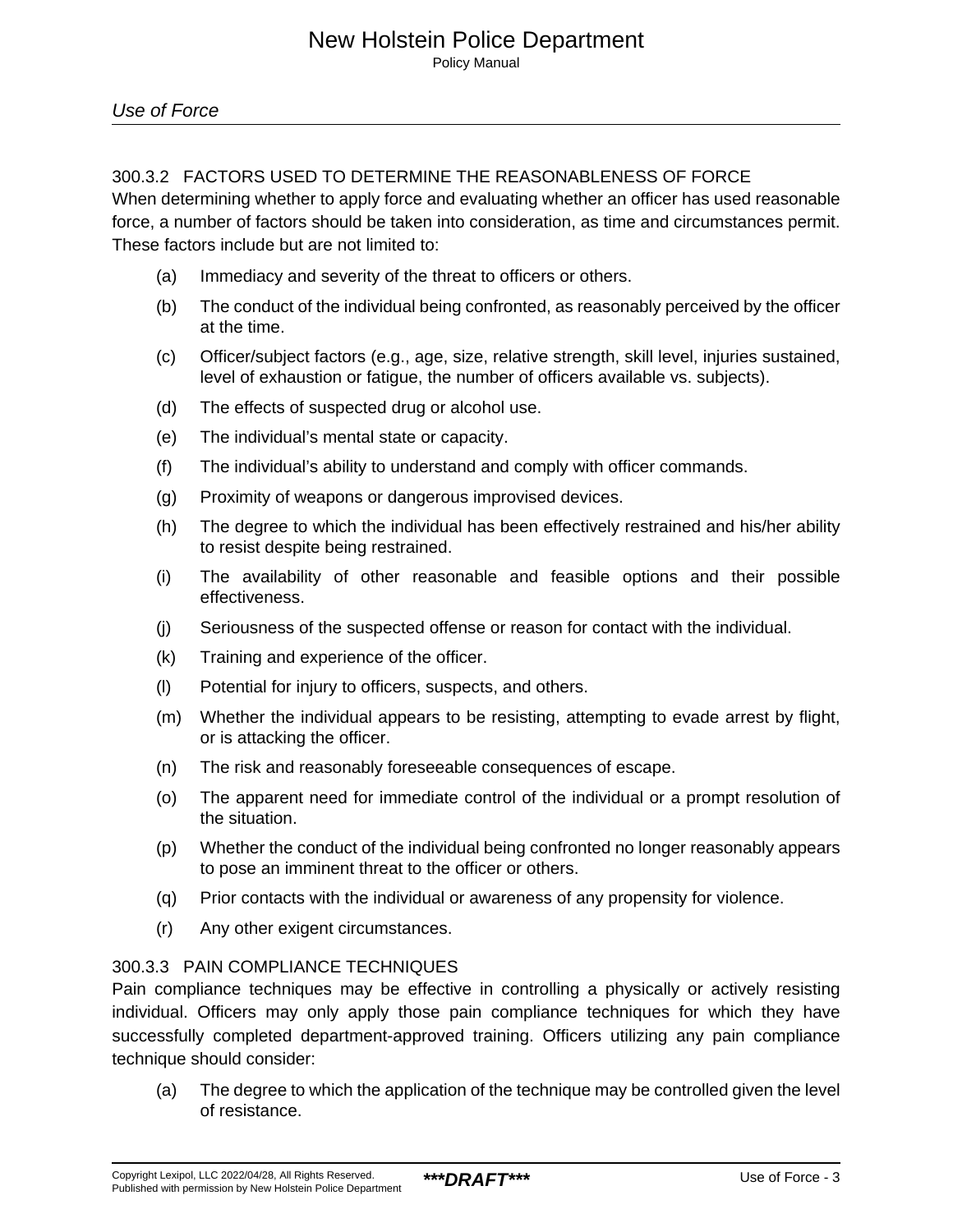- (b) Whether the individual can comply with the direction or orders of the officer.
- (c) Whether the individual has been given sufficient opportunity to comply.

The application of any pain compliance technique shall be discontinued once the officer determines that compliance has been achieved.

## 300.3.4 CAROTID CONTROL HOLD

A carotid control hold is a technique designed to control an individual by temporarily restricting blood flow through the application of pressure to the side of the neck. The proper application of the carotid control hold may be effective in restraining a violent or combative individual. However, due to the potential for injury, the use of the carotid control hold is limited to those circumstances where deadly force is authorized and is subject to the following (Wis. Stat. § 66.0511):

- (a) At all times during the application of the carotid control hold, the response of the individual should be monitored. The carotid control hold should be discontinued when circumstances indicate that the application no longer reasonably appears necessary.
- (b) Any individual who has had the carotid control hold applied, regardless of whether he/ she was rendered unconscious, shall be promptly examined by paramedics or other qualified medical personnel and should be monitored until such examination occurs.
- (c) The officer shall inform any person receiving custody, or any person placed in a position of providing care, that the individual has been subjected to the carotid control hold and whether the individual lost consciousness as a result.
- (d) Any officer attempting or applying the carotid control hold shall promptly notify a supervisor of the use or attempted use of such hold.
- (e) The use or attempted use of the carotid control hold shall be thoroughly documented by the officer in any related reports.

## 300.3.5 USE OF FORCE TO SEIZE EVIDENCE

In general, officers may use reasonable force to lawfully seize evidence and to prevent the destruction of evidence. However, officers are discouraged from using force solely to prevent a person from swallowing evidence or contraband. In the instance when force is used, officers should not intentionally use any technique that restricts blood flow to the head, restricts respiration or which creates a reasonable likelihood that blood flow to the head or respiration would be restricted. Officers are encouraged to use techniques and methods taught by the New Holstein Police Department for this specific purpose.

## 300.3.6 ALTERNATIVE TACTICS - DE-ESCALATION

When circumstances reasonably permit, officers should use non-violent strategies and techniques to decrease the intensity of a situation, improve decision-making, improve communication, reduce the need for force, and increase voluntary compliance (e.g., summoning additional resources, formulating a plan, attempting verbal persuasion).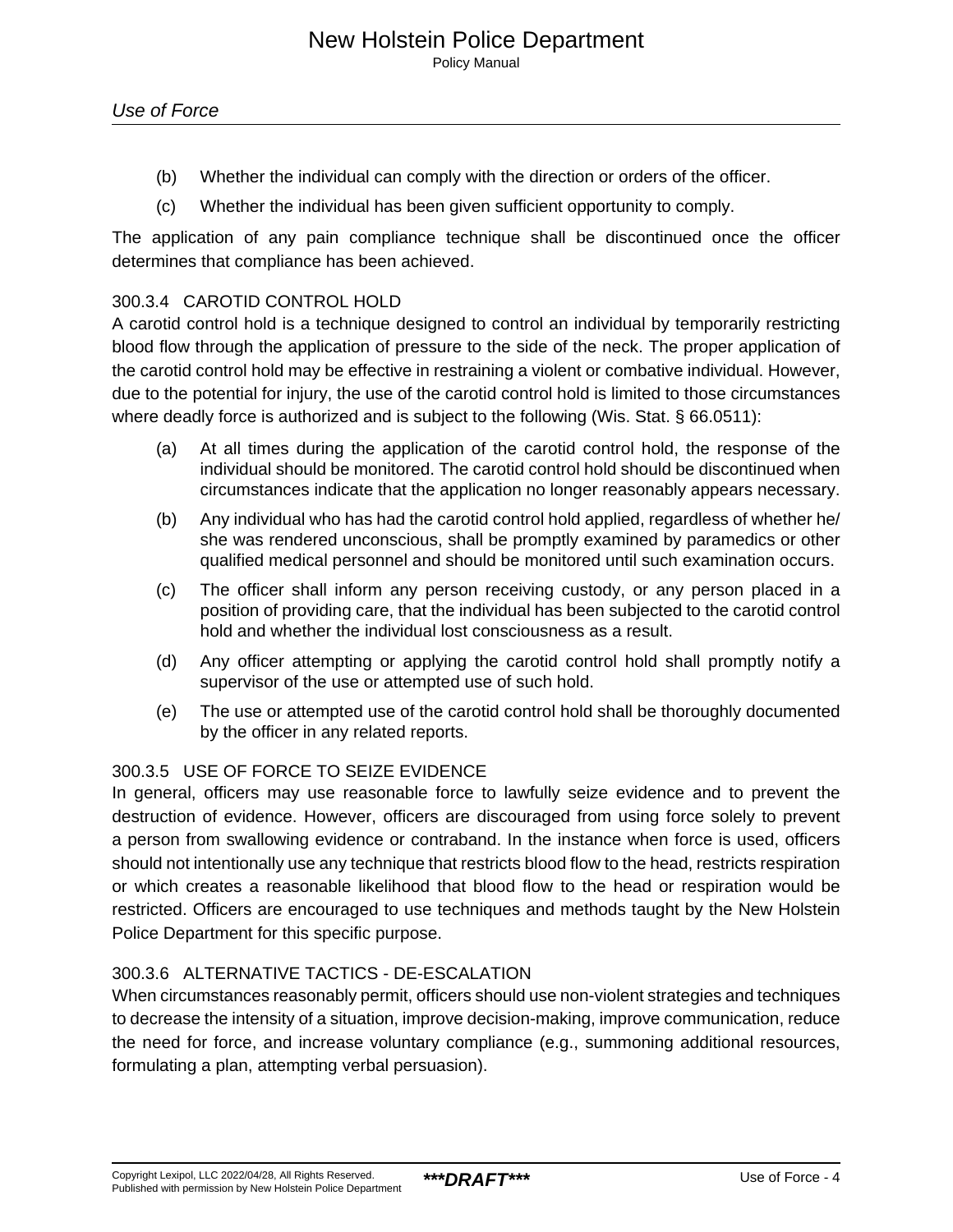Policy Manual

# 300.3.7 CHOKE HOLD

The use of a choke hold, which is the intentional and prolonged application of force to the throat or windpipe, is limited to circumstances where deadly force is authorized and if applied, is subject to the same guidelines and requirements as a carotid control hold (Wis. Stat. § 66.0511).

# **300.4 DEADLY FORCE APPLICATIONS**

When reasonable, the officer shall, prior to the use of deadly force, make efforts to identify him/ herself as a peace officer and to warn that deadly force may be used, unless the officer has objectively reasonable grounds to believe the person is aware of those facts.

Use of deadly force is justified in the following circumstances involving imminent threat or imminent risk:

- (a) An officer may use deadly force to protect him/herself or others from what he/she reasonably believes is an imminent threat of death or serious bodily injury.
- (b) An officer may use deadly force to stop a fleeing subject when the officer has probable cause to believe that the individual has committed, or intends to commit, a felony involving the infliction or threatened infliction of serious bodily injury or death, and the officer reasonably believes that there is an imminent risk of serious bodily injury or death to any other person if the individual is not immediately apprehended. Under such circumstances, a verbal warning should precede the use of deadly force, where feasible.

Imminent does not mean immediate or instantaneous. An imminent danger may exist even if the suspect is not at that very moment pointing a weapon at someone. For example, an imminent danger may exist if an officer reasonably believes that the individual has a weapon or is attempting to access one and intends to use it against the officer or another person. An imminent danger may also exist if the individual is capable of causing serious bodily injury or death without a weapon, and the officer believes the individual intends to do so.

# 300.4.1 MOVING VEHICLES

Shots fired at or from a moving vehicle involve additional considerations and risks, and are rarely effective.

When feasible, officers should take reasonable steps to move out of the path of an approaching vehicle instead of discharging their firearm at the vehicle or any of its occupants.

An officer should only discharge a firearm at a moving vehicle or its occupants when the officer reasonably believes there are no other reasonable means available to avert the imminent threat of the vehicle, or if deadly force other than the vehicle is directed at the officer or others.

Officers should not shoot at any part of a vehicle in an attempt to disable the vehicle.

# **300.5 REPORTING THE USE OF FORCE**

Any use of force by a member of this department shall be documented promptly, completely, and accurately in an appropriate report, depending on the nature of the incident. The officer should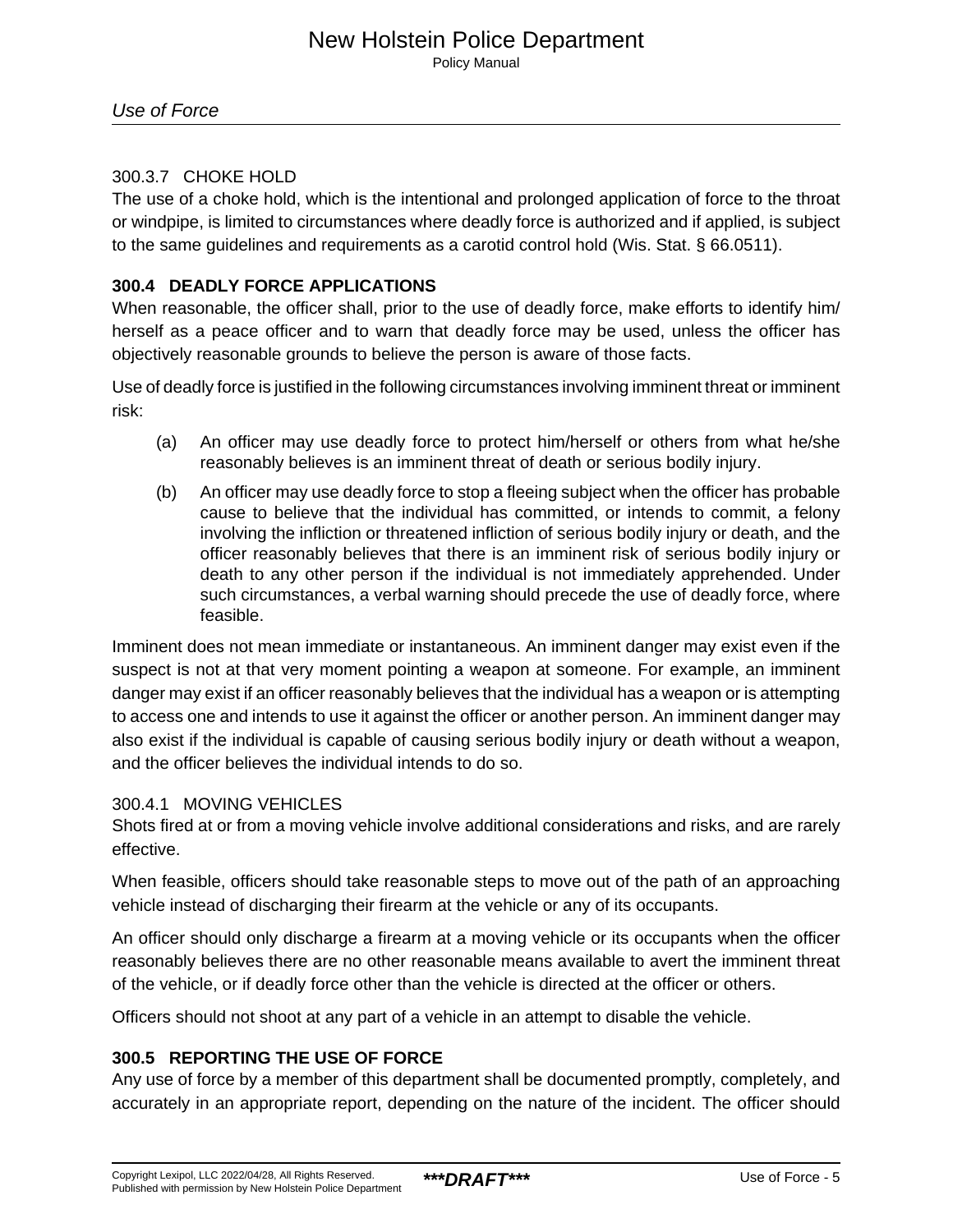Policy Manual

# Use of Force

articulate the factors perceived and why he/she believed the use of force was reasonable under the circumstances.

To collect data for purposes of training, resource allocation, analysis, and related purposes, the Department may require the completion of additional report forms, as specified in department policy, procedure, or law. See the Report Preparation Policy for additional circumstances that may require documentation.

## 300.5.1 NOTIFICATIONS TO SUPERVISORS

Notification shall be made as soon as practicable to the Chief of Police and or Police Captain following the application of force in any of the following circumstances:

- (a) The application caused a visible injury.
- (b) The application would lead a reasonable officer to conclude that the individual may have experienced more than momentary discomfort.
- (c) The individual subjected to the force complained of injury or continuing pain.
- (d) The individual indicates intent to pursue litigation.
- (e) Any application of the ECD or control device.
- (f) Any application of a restraint device other than handcuffs, shackles, or belly chains.
- (g) The individual subjected to the force was rendered unconscious.
- (h) An individual was struck or kicked.
- (i) An individual alleges unreasonable force was used or that any of the above has occurred.

## 300.5.2 REPORTING TO WISCONSIN DEPARTMENT OF JUSTICE

Statistical data regarding all qualifying use of force incidents is to be reported to the Wisconsin Department of Justice as required by Wis. Stat. § 165.845. For the purposes of this section, a qualifying use of force incident means any incident (Wis. Stat. § 165.845):

- (a) Involving the discharge of a firearm by an officer at or in the direction of a civilian.
- (b) Involving the discharge of a firearm by a civilian at or in the direction of an officer.
- (c) Involving any action taken by an officer in response to an act of resistance that results in great bodily harm or death (Wis. Stat. § 939.22).
- (d) Involving an act of resistance taken by a civilian against an officer that results in great bodily harm or death.

## **300.6 MEDICAL CONSIDERATIONS**

Once it is reasonably safe to do so, medical assistance shall be obtained for any person who exhibits signs of physical distress, has sustained visible injury, expresses a complaint of injury or continuing pain, or was rendered unconscious. Any individual exhibiting signs of physical distress after an encounter should be continuously monitored until he/she can be medically assessed.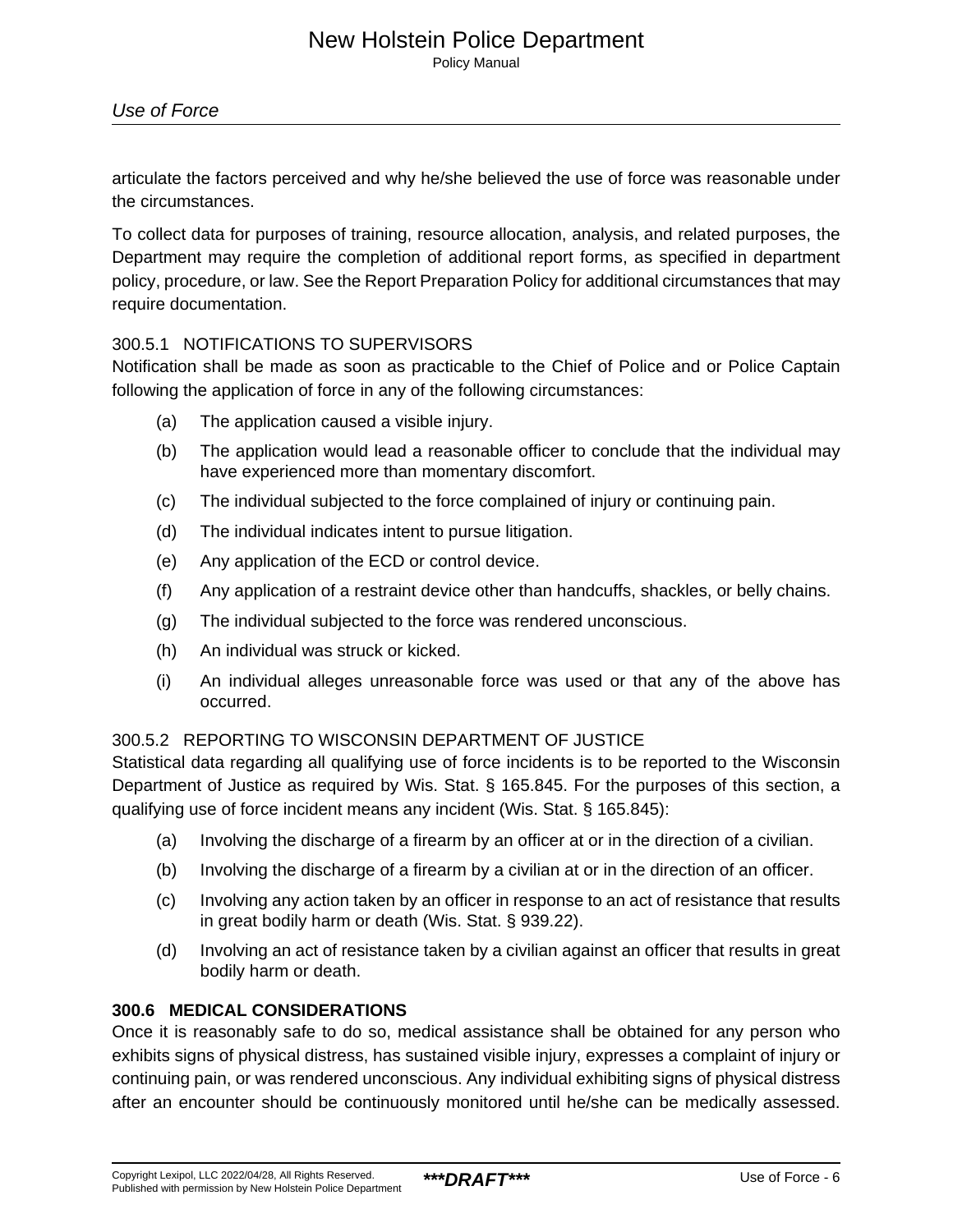Individuals should not be placed on their stomachs for an extended period, as this could impair their ability to breathe.

Based upon the officer's initial assessment of the nature and extent of the individual's injuries, medical assistance may consist of examination by an emergency medical services provider or medical personnel at a hospital or jail. If any such individual refuses medical attention, such a refusal shall be fully documented in related reports and, whenever practicable, should be witnessed by another officer and/or medical personnel. If a recording is made of the contact or an interview with the individual, any refusal should be included in the recording, if possible.

The on-scene supervisor or, if the on-scene supervisor is not available, the primary handling officer shall ensure that any person providing medical care or receiving custody of a person following any use of force is informed that the person was subjected to force. This notification shall include a description of the force used and any other circumstances the officer reasonably believes would be potential safety or medical risks to the subject (e.g., prolonged struggle, extreme agitation, impaired respiration).

Individuals who exhibit extreme agitation, violent irrational behavior accompanied by profuse sweating, extraordinary strength beyond their physical characteristics, and imperviousness to pain (sometimes called "excited delirium"), or who require a protracted physical encounter with multiple officers to be brought under control, may be at an increased risk of sudden death. Calls involving these persons should be considered medical emergencies. Officers who reasonably suspect a medical emergency should request medical assistance as soon as practicable and have medical personnel stage away.

See the Medical Aid and Response Policy for additional guidelines.

# **300.7 SUPERVISOR RESPONSIBILITIES**

A supervisor should respond to a reported application of force resulting in visible injury, if reasonably available. When a supervisor is able to respond to an incident in which there has been a reported application of force, the supervisor is expected to:

- (a) Obtain the basic facts from the involved officers. Absent an allegation of misconduct or excessive force, this will be considered a routine contact in the normal course of duties.
- (b) Ensure that any injured parties are examined and treated.
- (c) When possible, separately obtain a recorded interview with the individual upon whom force was applied. If this interview is conducted without the individual having voluntarily waived his/her Miranda rights, the following shall apply:
	- 1. The content of the interview should not be summarized or included in any related criminal charges.
	- 2. The fact that a recorded interview was conducted should be documented in a property or other report.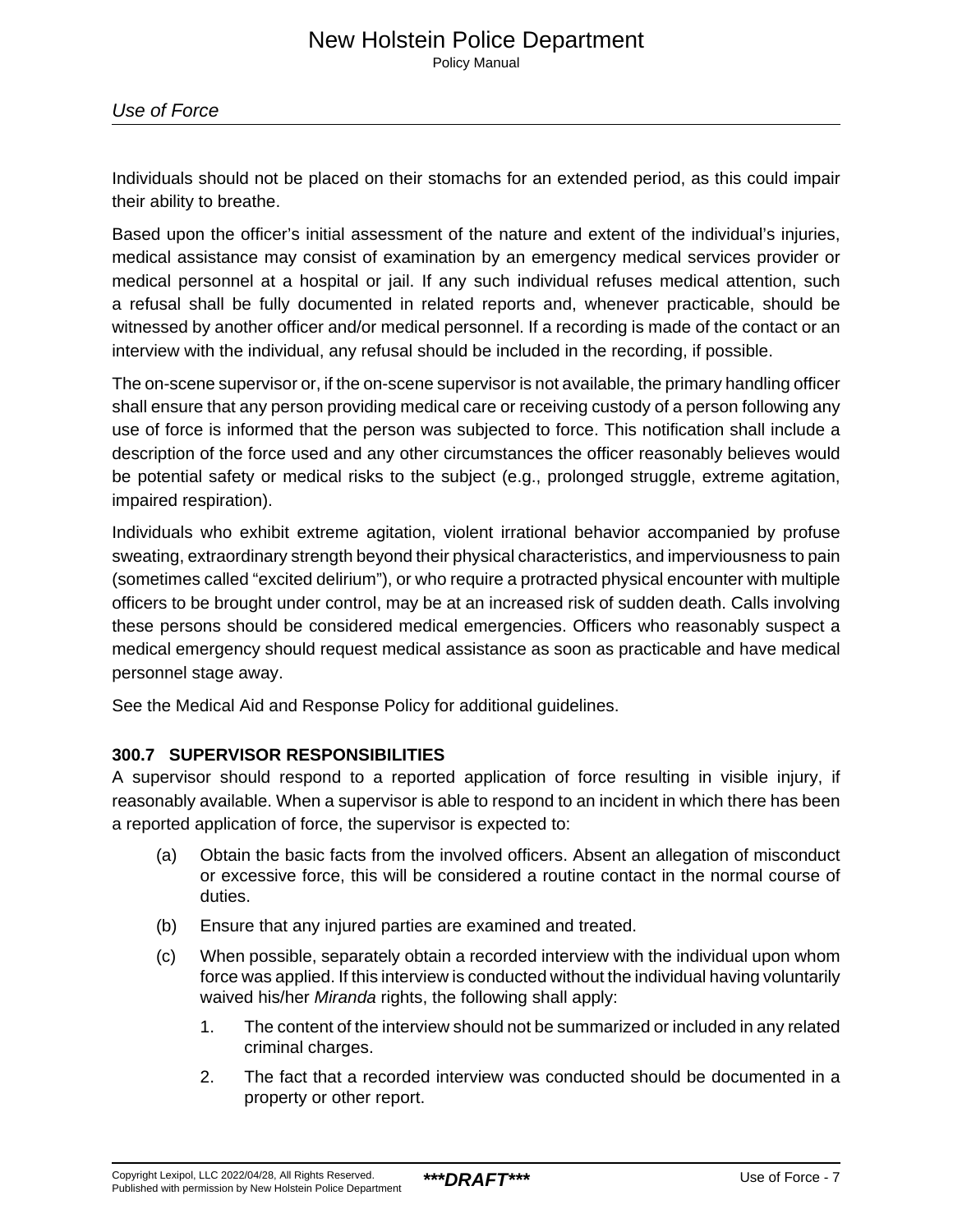- 3. The recording of the interview should be distinctly marked for retention until all potential for civil litigation has expired.
- (d) Once any initial medical assessment has been completed or first aid has been rendered, ensure that photographs have been taken of any areas involving visible injury or complaint of pain, as well as overall photographs of uninjured areas.
	- 1. These photographs should be retained until all potential for civil litigation has expired.
- (e) Identify any witnesses not already included in related reports.
- (f) Review and approve all related reports.
- (g) Determine if there is any indication that the individual may pursue civil litigation.
	- 1. If there is an indication of potential civil litigation, the supervisor should complete and route a notification of a potential claim through the appropriate channels.
- (h) Evaluate the circumstances surrounding the incident and initiate an administrative investigation if there is a question of policy noncompliance or if for any reason further investigation may be appropriate.

In the event that a supervisor is unable to respond to the scene of an incident involving the reported application of force, the supervisor is still expected to complete as many of the above items as circumstances permit.

## 300.7.1 CHIEF OF POLICE OR DESIGNEE RESPONSIBILITY

The Chief of Police or designee shall review each use of force by any personnel within his/her command to ensure compliance with this policy and to address any training issues.

## **300.8 POLICY AVAILABILITY**

The Chief of Police or the authorized designee should ensure that this policy (Wis. Stat. § 66.0511):

- (a) Is made available free of charge within three business days of the request.
- (b) Is publicly available on the department website and updated promptly upon amendment.

#### **300.9 TRAINING**

Officers will receive periodic training on this policy and demonstrate their knowledge and understanding.

Subject to available resources, officers should receive periodic training on:

- (a) Guidelines regarding vulnerable populations, including but not limited to children, elderly, pregnant persons, and individuals with physical, mental, or intellectual disabilities.
- (b) De-escalation tactics, including alternatives to force.